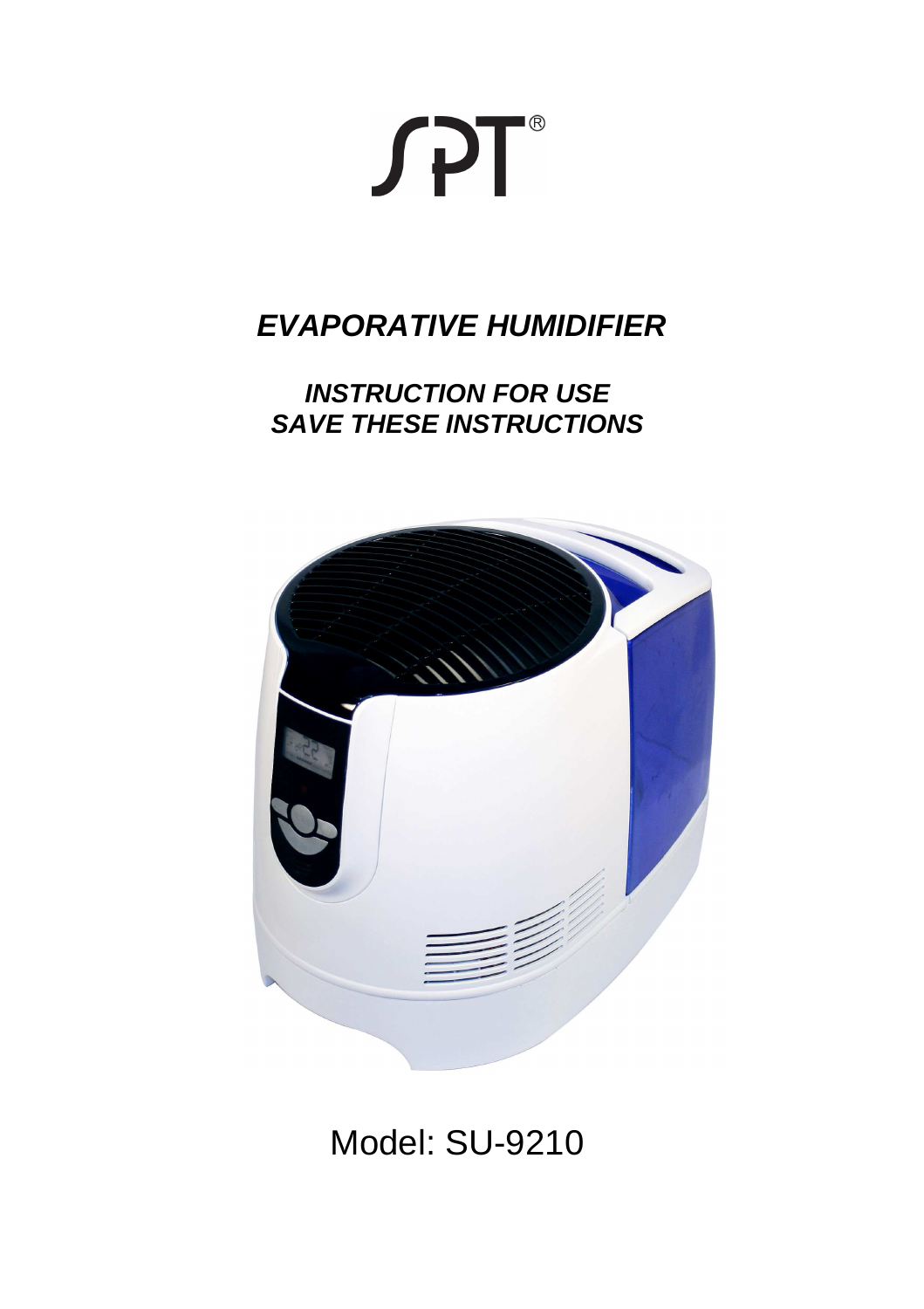Read carefully before attempting to assemble, install, operate or maintain the product described.

Protect yourself and others by observing all safety information.

Failure to comply with instructions could result in personal injury and/or property damage.

# Safety Instructions

When using electrical appliances, basic safety precautions should always be followed to reduce the risk of fire, electric shock, and injury to persons, including the following:

- 1. Read all instructions before using the appliance.
- 2. To avoid fire or shock hazard, plug the appliance directly into a 110-120V electrical outlet.
- 3. Keep the cord out of heavy traffic areas. To avoid fire hazard, NEVER place the cord under rugs or near heat registers.
- 4. DO NOT place humidifier near heat sources such as stoves, radiators, and heaters. Do not locate your humidifier next to an electrical outlet. The humidifier should be at least 3 feet away from the wall for best results.
- 5. NEVER place humidifier in an area where it is accessible to children. NEVER use humidifier in a closed room, particularly where a child may be sleeping, resting, or playing (a closed room may result in excessive humidity).
- 6. WARNING: Do not attempt to refill humidifier without first unplugging the unit from its electrical outlet. Unplug the humidifier before filling and cleaning. Failure to heed this warning may cause personal injury. Be sure to pull the plug and not the cord.
- 7. Never place anything over the moisture outlet when the unit is running. Do not fill water from the moisture outlet.
- 8. NEVER drop or insert any object into any openings.
- 9. DO NOT operate any appliance with a damaged cord or plug, after the appliance malfunctions, or if it has been dropped or damaged in any manner. The damaged supply cord must be replaced by the manufacturer or its service agent or a similarly qualified person in order to avoid a hazard.
- 10. Use appliance only for intended household use as described in this manual. Any other use not recommended by the manufacturer may cause fire, electric shock, or injury to persons.
- 11. DO NOT use outdoors.
- 12. Always place humidifier on a firm, flat, level surface. A waterproof mat or pad is recommended for use under the humidifier. NEVER place it on a rug or carpet, or on a finished floor that may be damaged by exposure to water or moisture.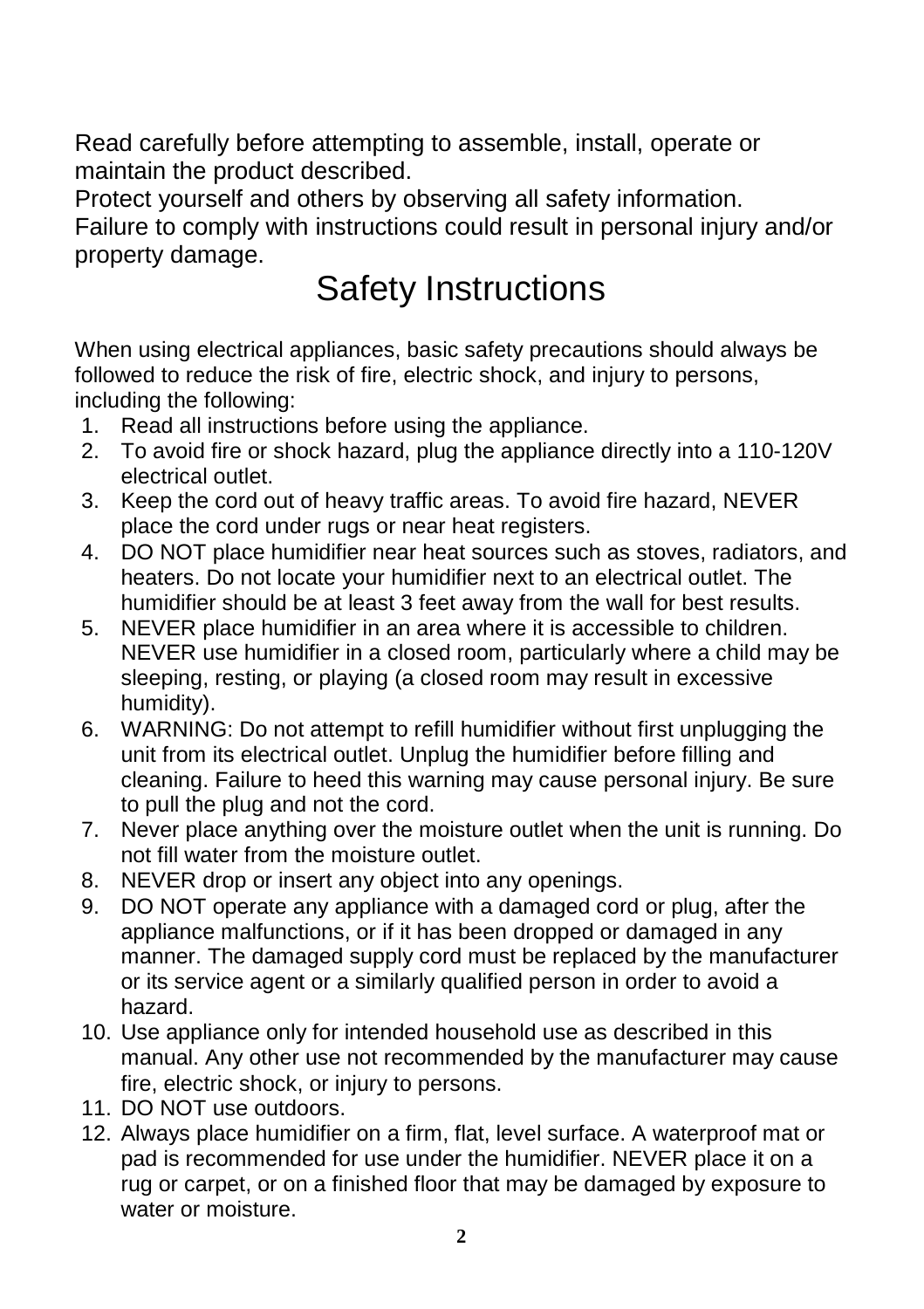- 13. DO NOT allow the moisture outlet to directly face the wall. Moisture could cause damage, particularly to wallpaper.
- 14. Humidifier should be unplugged when not in use.
- 15. NEVER tilt, move, or attempt to empty the unit while it is operating. Shut off and unplug before removing the tank or moving the unit.
- 16. This humidifier requires daily and weekly maintenance to operate appropriately.
- 17. NEVER use detergents, gasoline, glass cleaner, furniture polish, paint thinner, or other household solvents to clean any part of the humidifier.
- 18. Excessive humidity in a room can cause water condensation on windows and furniture. If this happens, turn the humidifier OFF.
- 19. Do not place humidifier on top of another electrical appliance.
- 20. DO NOT attempt to repair or adjust any electrical or mechanical functions on this unit. The inside of the unit contains no user serviceable parts. All services should be performed by qualified personnel only.
- 21. Never place the unit under running water or immerse in liquids.
- 22. Do not plug the cord with wet hands: electric shock could result.
- 23. Do not pour water in any openings other than the water tank.
- 24. To prevent damage to surfaces, do not place humidifier under overhanging surfaces.
- 25. CAUTION: Do not pour water through the exhaust grill on the main body, doing so may cause damage and personal injury.
- 26. Do not overfill, overfilling the unit may cause motor damage.

#### Consumer Safety Information

NOTE: This is an electrical appliance and requires attention when in use. NOTE: If moisture forms on the walls or windows of the room, turn off the humidifier. The room already has plenty of humidity and additional moisture may cause damage.

NOTE: DO NOT block air inlet or outlet.

#### Cord and Plug Installation Safety Instructions

The length of cord used on this appliance was selected to reduce the hazards of becoming tangled in, or tripping over a longer cord. If a longer cord is necessary an approved extension cord may be used. The electrical rating of the extension cord must be equal to or greater than the rating of the humidifier. Care must be taken to arrange the extension cord so that it will not drape over the countertop or tabletop where it can be pulled on by children or accidentally tripped over.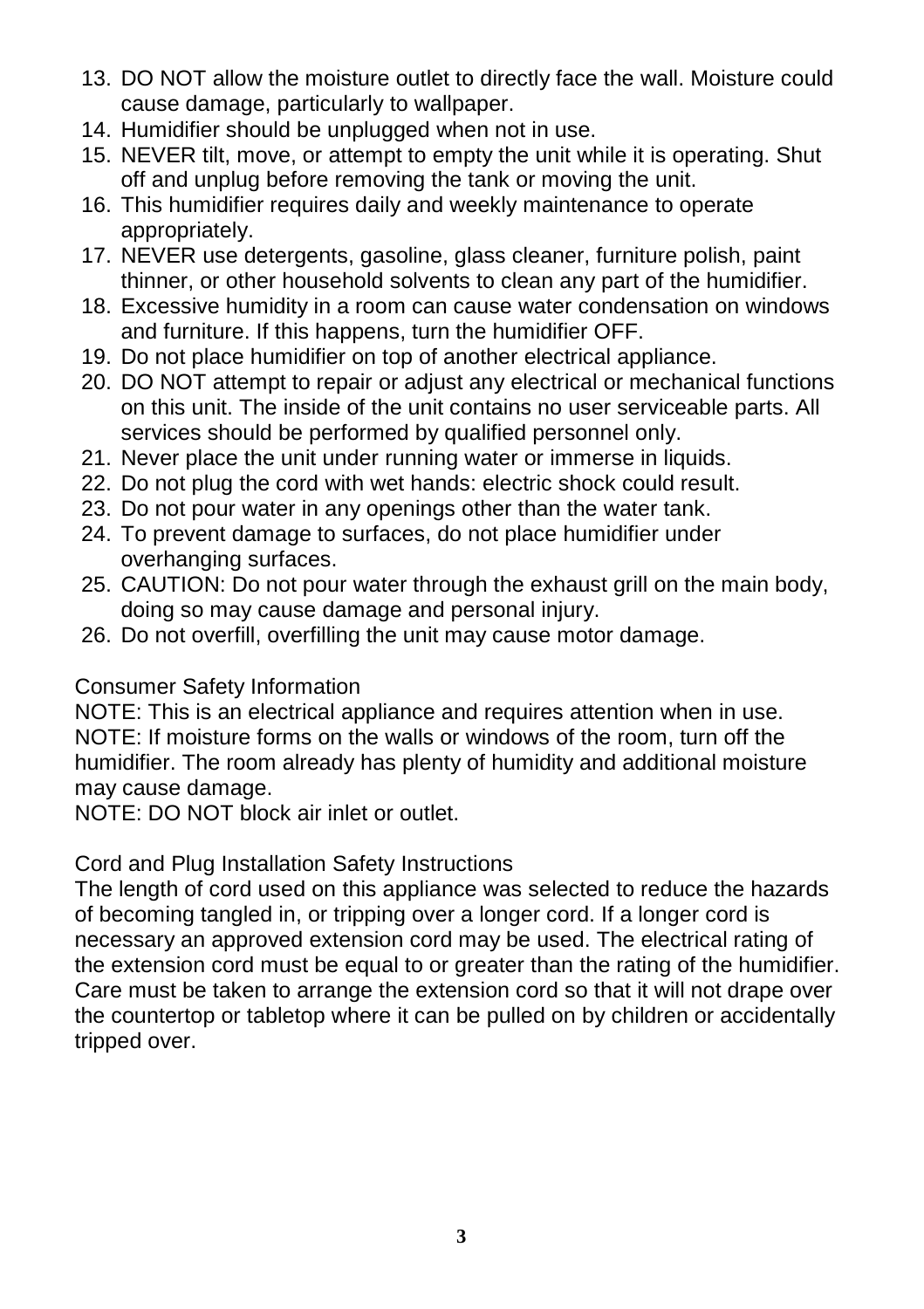# **HOW DOES IT WORK**

The humidifier draws dry air through the intake grill area. This air is then passed through a moisture-laden wick filter, which retains the minerals and deposits in the water. The resulting moist air is directed back into the room from the top air outlet.

NOTE: this humidification system provides a cool, invisible moisture output. It is normal not to see the mist.

NOTE: a humidity level below 20% can be unhealthy and uncomfortable. The recommended humidity level is between 40%-60%.

# **Parts Identification**



# **Operating Instructions**

- 1. Remove the tank and the main body.
- 2. Make sure the wick filter is in place.
- 3. Bring the tank to the sink, turn upside down and remove tank cap by turning counter-clockwise. Fill with cool, fresh tap water. DO NOT fill with warm water as this may cause leaking. Replace the cap FIRMLY.
- 4. Replace the main body and tank. The tank will immediately begin to empty into the base.
- 5. Plug the humidifier into a 120V ~ electrical outlet, Power Indicator will illuminate.

Note: When the tank runs out of water, the unit will continue to operate as a fan with no humidification (there is no harm to the unit when water is out).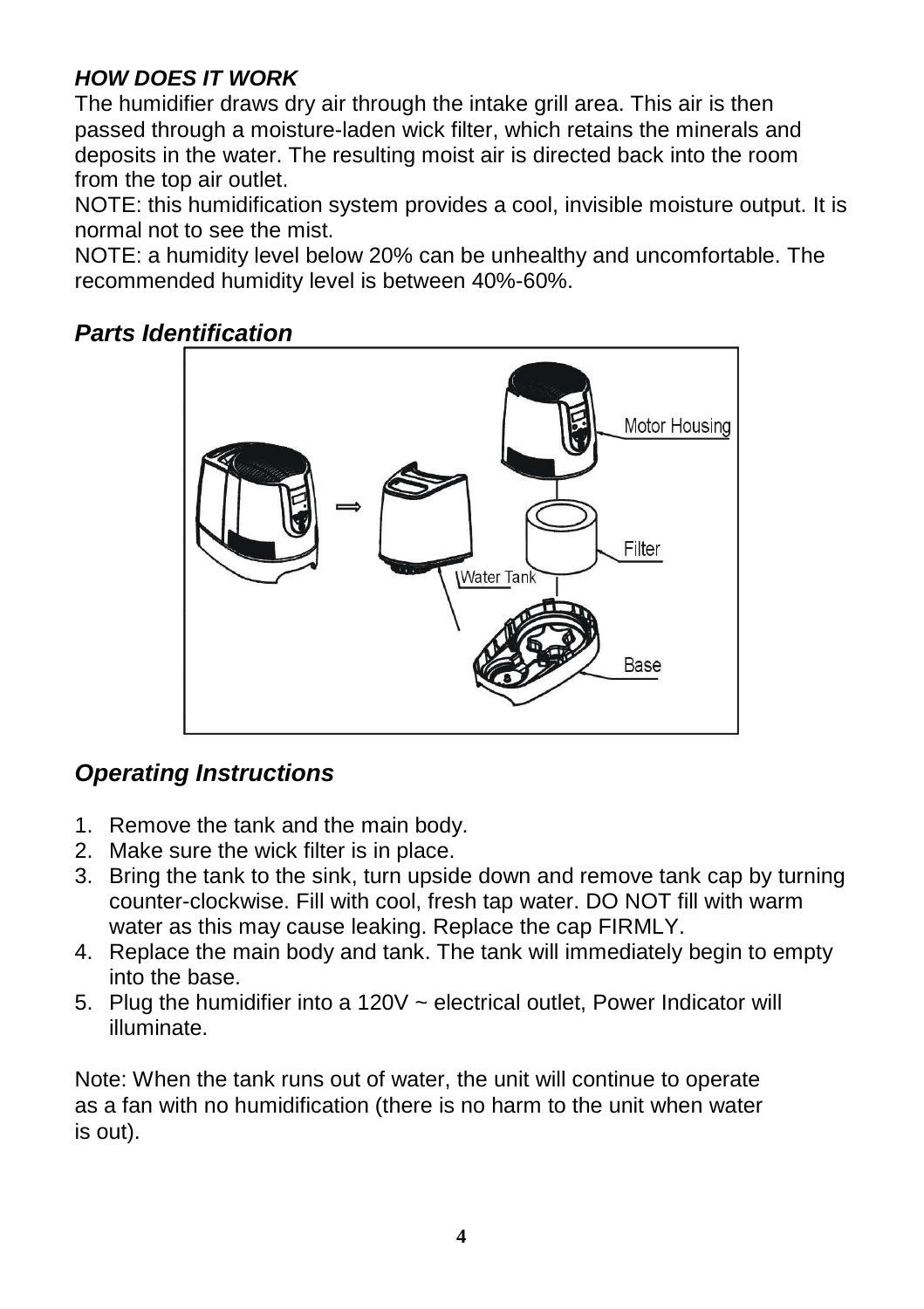# **Control Panel**



#### POWER/MODE button

- **Press to turn on unit.**
- Press again to change from High fan to Low fan (and vise versa). High provides maximum moisture but Low results in longer run time and quieter performance.
- **Press and hold to turn off unit.**

(+) and (-) buttons

- Press (+) or (-) button to increase/decrease set humidity level.
- Humidity can be set from 35% to 85% (each press is 5% increment).
	- o The variance for set humidity is +1% and –3%. Meaning if your set humidity is 60%, unit will operate until it senses the humidity is at 61% and stop. When the humidity drops to 57%, unit will resume operation.
	- o While setting humidity level, the display will show your set %, after approx 5 seconds, display will revert to display ambient humidity level.
- For continuous operation, press (+) button continuously until display shows "Co%".

#### SET TIME button

- Timer-Off can be set between 1 to 10 hours, in 1-hour increments.
- **Phens the SET TIME button continuously until your desired time is set (the** number of hours are highlighted on the display panel).
- To cancel timer function, press the SET TIME button until none of the Timer indicators are highlighted. Turning the unit off will also cancel Timer setting.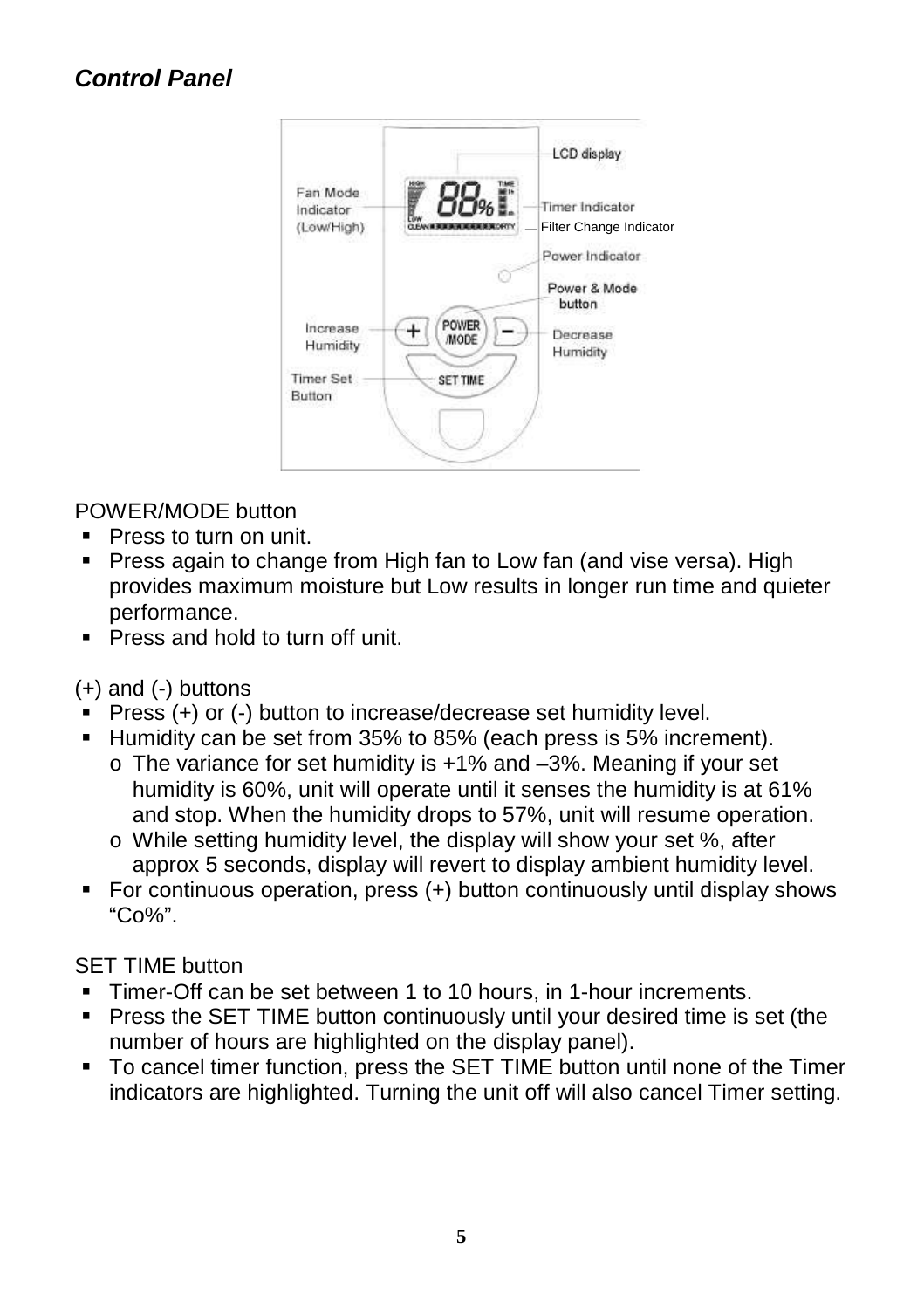# **REPLACING THE FILTERS**

Through normal use, waterborne minerals and sediment become trapped in the filter. The harder the water, the greater the amount of minerals in the water, and the more frequent filter needs to be replaced. The filter should be replaced when the filter's surface area is thoroughly discolored or when water usage is significantly reduced. With normal daily usage, the lifespan of the filter is approximately 3 months.

The control panel has a Filter Change Indicator display, which registers the unit's running time. When the running time reaches 2,160 hours, the bar will be full. At this point, unit will beep and the power indicator will flash. Please change filter and reset the unit.

#### **To replace the filter, follow the steps below:**

- 1. Turn the unit off and disconnect from the electrical outlet.
- 2. Remove the tank and main body to access the base tray.
- 3. Remove the wick filter and discard.
- 4. Follow the weekly cleaning instructions.
- 5. Insert new filter.
- 6. Replace body and water tank.

It will take about 3 hours for the humidifier to reach maximum output.

#### **To reset the Filter Indicator:**

- 1. Connect power and turn on unit.
- 2. Press and hold POWER/MODE and SET TIME buttons simultaneously for few seconds. Unit will beep indicating reset was successful.

# **Specifications**

| Rated    | Rated     | Rated      | Water       | <b>Water Tank</b> | <b>Dimensions</b>   | N.W.   |
|----------|-----------|------------|-------------|-------------------|---------------------|--------|
| Voltage  | Frequency | Power      | Consumption | Capacity          | (in)                |        |
| $120V -$ | 60Hz      | <b>25W</b> | 0.25L/h     | 3.7L              | 8.82Wx13.86Dx11.18H | 5.55lb |

#### **Cleaning and Maintenance Instructions**

- Humidifiers provide comfort by adding moisture to dry indoor air. To benefit most from the humidifier and avoid product misuse, follow all instructions carefully.
- **Please note that this is an electrical appliance and requires attention when** in use.
- If recommended care and maintenance guidelines are not followed, micro-organisms may grow in the water tank. You must routinely follow the cleaning procedures to ensure proper, efficient operation of the humidifier.
- **Proper maintenance and cleaning regime is essential to the continued** performance of your unit and the avoidance of algae or bacteria build-up.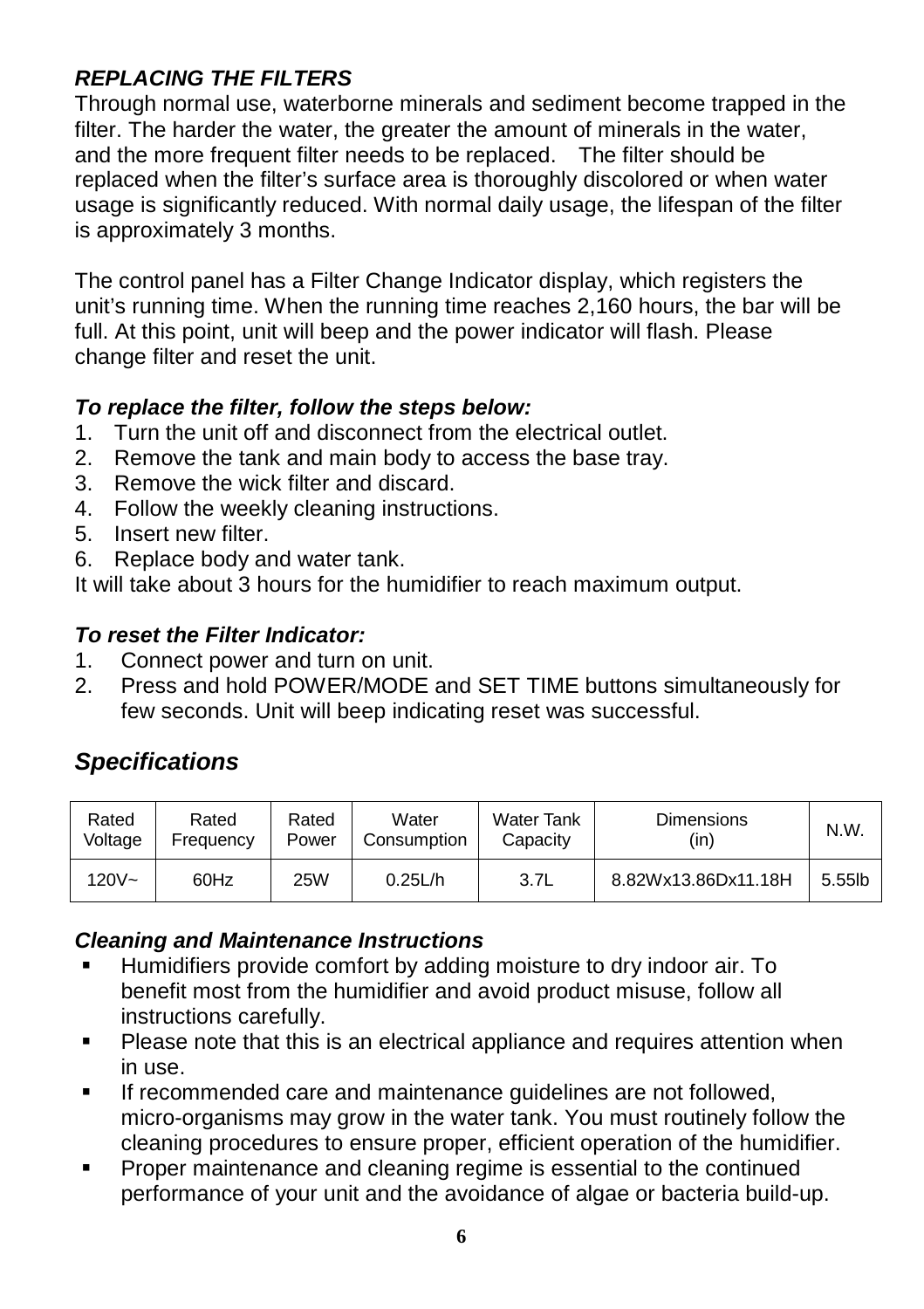# **DAILY MAINTENANCE**

- 1. Be sure the unit is OFF and disconnected from the electrical outlet.
- 2. Carefully carry the unit to nearby sink.
- 3. Remove the body, tank and wick filter from the humidifier, set aside.
- 4. Drain any remaining water in the base and rinse base thoroughly to remove any sediment or dirt. Wipe clean and dry with a clean cloth or paper towel. The base is dishwasher safe (TOP RACK ONLY).
- 5. Empty water from the tank and rinse tank thoroughly. Wipe clean and dry with a clean cloth or paper towel.
- 6. Replace filter and body. Refill tank with cool water. DO NOT overfill.

# **WEEKLY MAINTENANCE**

#### **To remove scale:**

- 1. Repeat steps 1-4 above.
- 2. After cleaning the base, fill the base with 8 oz of undiluted white vinegar. Allow the vinegar to sit for 20 minutes, while cleaning all the interior surfaces with a soft brush (old toothbrush). You can also remove base scale by wiping the base with a cloth dampened with undiluted white vinegar.
- 3. Thoroughly rinse with clean warm water.

# **To disinfect humidifier tank:**

- **1.** Fill humidifier tank 1/2 full with water and add 1/2 tablespoon of bleach.
- **2.** Let the solution stand for 20 minutes, swishing every few minutes. Wet all surfaces.
- **3.** Carefully empty the tank after 20 minutes, and rinse with warm water until you cannot detect any bleach odor. Dry with a clean cloth or paper towel.

# **Storage instructions**

When not using the humidifier for an extended period of time:

- 1. Dispose the filter. DO NOT leave in unit.
- 2. Clean, rinse and thoroughly dry the humidifier as directed in weekly maintenance. DO NOT leave any water in the unit when storing. Leaving water in the unit may render the unit inoperable.
- 3. Place the humidifier back in the original carton and store in a cool, dry place.
- 4. Order your replacement filter for next year's use.

# **To order replacement filter: 1-800-330-0388 or visit www.spt-usa.com**

# **WARNING:**

# **ALWAYS UNPLUG THE CORD BEFORE MOVING OR SERVICING.**

# **DO NOT IMMERSE HUMIDIFIER IN WATER FOR CLEANING! DO NOT ATTEMPT TO TAKE HUMIDIFIER APART.**